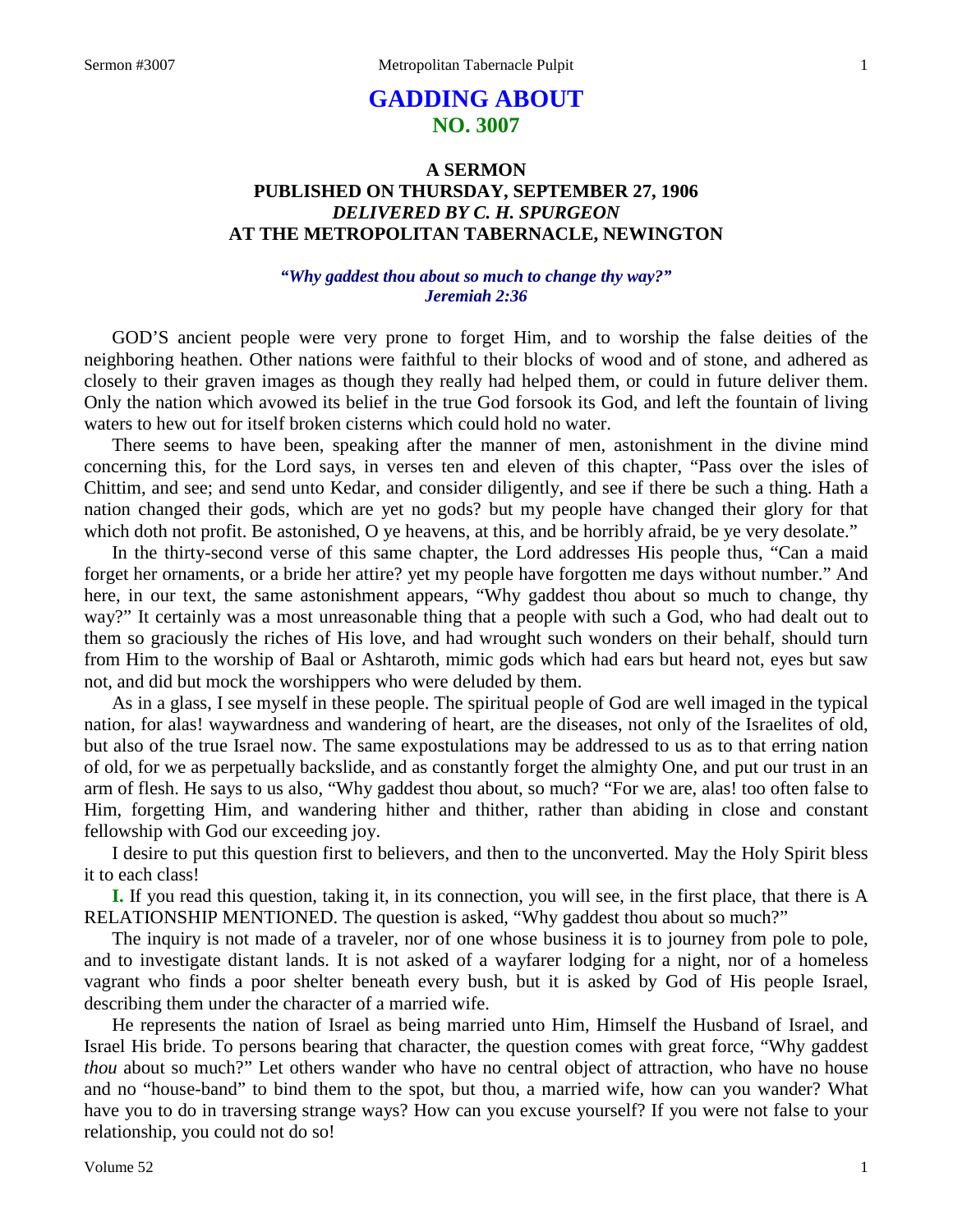No, beloved, we strain no metaphor when we say that there exists, between the soul of every believer and Jesus Christ, a relationship admirably imaged in the conjugal tie. We are married unto Christ. He has betrothed our souls unto Himself. He paid our dowry on the cross. He espoused Himself unto us in righteousness, in the covenant of grace. We have accepted Him as our Lord and Husband. We have given ourselves up to Him, and under the sweet law of His love we ought to dwell evermore in His house. He is the Bridegroom of our souls, and He has arrayed us in the wedding dress of His own righteousness. Now it is to us who own this marriage union, and who are allied to the Lord Jesus by ties so tender, that the Well-beloved says, "Why gaddest thou about so much?"

Observe, that the wife's place may be described as a threefold one. In the first place, *she should abide in dependence upon her husband's care.* It would be looked upon as a very strange thing if a wife should be overheard to speak to another man and say, "Come and assist in providing for me." If she should cross the street to another's house, and say to a stranger, "I have a difficulty and a trouble, will you relieve me from it? I feel myself in great need, but I shall not ask my husband to help me, though he is rich enough to give me anything I require, and wise enough to direct me, but I come to you, a stranger, in whom I have no right to confide, and from whom I have no right to look for love, and I trust myself with you, and confide in you rather than in my husband." This would be a very wicked violation of the chastity of the wife's heart, her dependence, as a married woman with a worthy husband, must be solely fixed on him to whom she is bound in wedlock.

Transfer the figure, for it is even so with us and the Lord Jesus. It is a tender topic, let it tenderly touch your heart and mine. What right have I, when I am in trouble, to seek an arm of flesh to lean upon, or to pour my grief into an earthborn ear in preference to casting my care on God, and telling Jesus all my sorrows? If a human friend has the best intentions, yet he is not like my Lord, he never died for me, he never shed his blood for me, and even if he loves me, he cannot love me as the Husband of my soul loves me.

My Lord's love is ancient as eternity, deeper than the sea, firmer than the hills, changeless as His own Deity, how can I seek another friend in preference to him? What a slight I put upon the affection of my Savior! What a slur upon His condescending sympathy towards me! How I impugn His generosity and mistrust His power if, in my hour of need, I cry out, "Alas! I have no friend." No friend while Jesus lives! Dare I say I have no helper? No helper while the almighty One, upon whom God has laid help, still exists with arm un-paralyzed and heart unchanged? Can I murmur and lament that there is no escape for me from my tribulations? No escape while my almighty Savior lives, and feels my every grief?

Do you see my point? Put it in that shape, and the question, "Why gaddest thou about so much to look after creatures as grounds of dependence?" becomes a very deep and searching one. Why, O believer, do you look after things which are seen, and heard, and handled, and recognized by the senses, instead of trusting in thine unseen but not unknown Redeemer? Oh! why, why, thou spouse of the Lord Jesus, why gaddest thou about so much?

Have we not even fallen into this evil with regard to our own salvation? After a time of spiritual enjoyment it sometimes happens that our graces decline, and we lose our joy, and as we are very apt to depend upon our own experience, our faith also droops. Is not this unfaithfulness to the finished work and perfect merit of our great Substitute? We knew, at the first, when we were under conviction of sin, that we could not rest on anything within ourselves, yet that truth is always slipping away from our memories, and we try to build upon past experiences, or to rely upon present enjoyments, or some form or other of personal attainment.

Do we really wish to exchange the sure rock of our salvation for the unstable sand of our own feelings? Can it be that, having once walked by faith, we now choose to walk by sight? Are graces, and frames, and feelings, and enjoyments, to be preferred to the tried foundation of the Redeemer's atonement? Be it remembered that even the work of the Holy Spirit, if it be depended upon as a ground of acceptance with God, becomes as much an antichrist as though it were not the work of the Holy Spirit at all. Dare we so blaspheme the Holy Ghost as to make His work in us a rival to the Savior's work for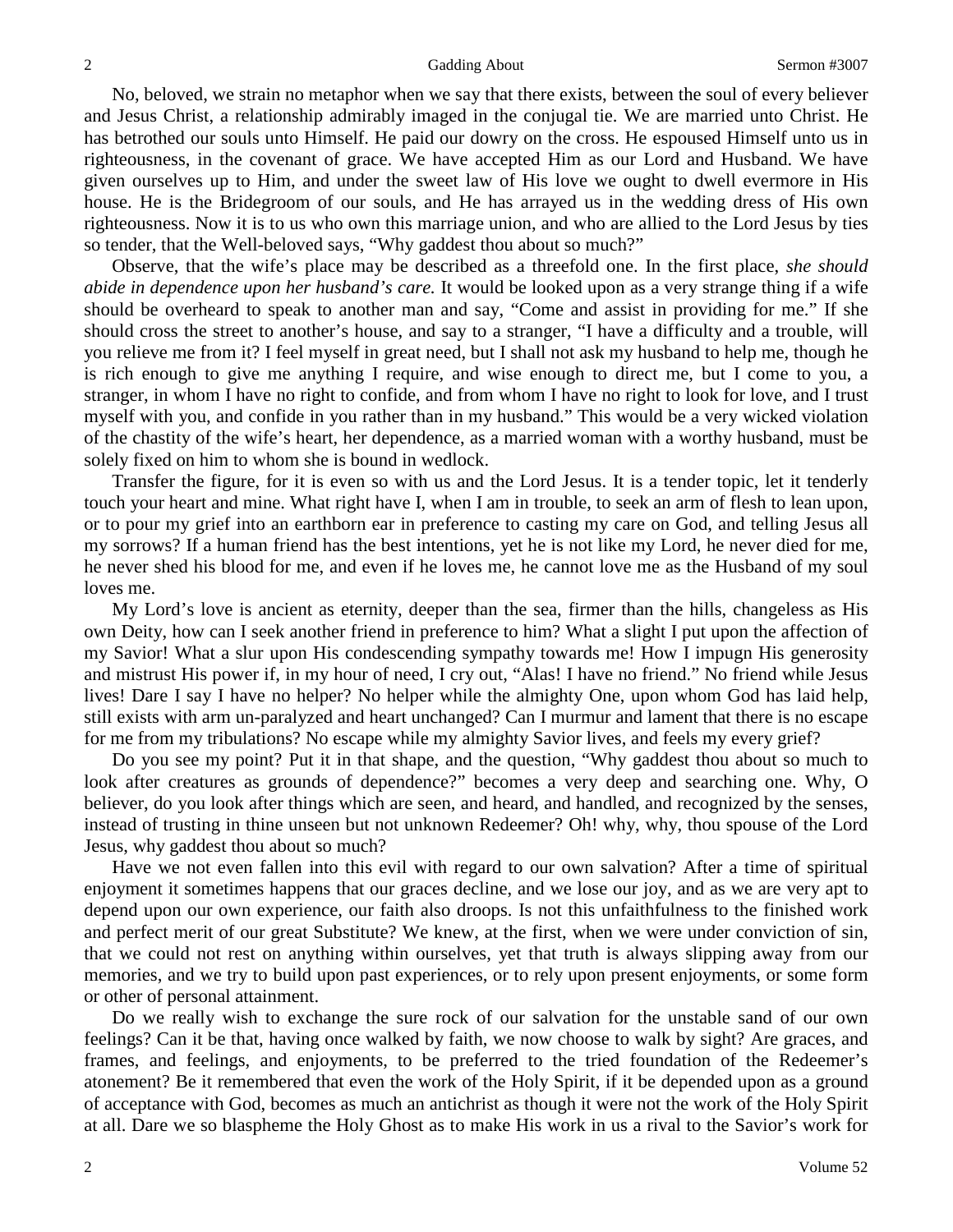us? Shame on us that we should thus doubly sin! The best things are mischievous when put in the wrong place. Good works have "necessary uses," but they must not be joined to the work of Christ as the groundwork of our hope.

Even precious gold may be made into an idol-calf, and that which the Lord Himself bestows may be made to be a polluted thing, like that brazen serpent which once availed to heal, but when it was idolized, came to be styled by no better name than "a piece of brass," and was broken and put away. Do not continually help upon what you are, and what you are not, thy salvation does not rest in these things, but in your Lord. Go you, and stand at the foot of the cross, still an empty-handed sinner to be filled with the riches of Christ—a sinner black as the tents of Kedar in yourself, and comely only through thy Lord.

Again, the wife's position is not only one of sole dependence upon her husband's care, but it should be, and is, *a position of sole delight in her husband's love*. To be suspected of desiring aught of man's affection beyond that, would be the most serious imputation that could be cast upon a wife's character. We are again upon very tender ground, and I beseech each of you, who are now thinking of your Lord, to consider yourselves to be on very tender ground too, for you know what our God has said, "I the LORD thy God am a jealous God." That is a very wonderful and suggestive expression—"a jealous God." See that it be engraven on your hearts.

Jesus will not endure it that those of us who love Him should divide our hearts between Him and something else. The love which is strong as death is linked with a jealousy which is cruel as the grave, "the coals thereof are coals of fire, which hath a most vehement flame." The royal word to the spouse is, "Forget also thine own people, and thy father's house; so shall the King greatly desire thy beauty: for he is thy Lord; and worship thou him."

Of course, beloved, the Master never condemns that proper natural affection which we are bound to give, and which it is a part of our sanctification to give, in its due and proper proportion, to those who are related to us. Besides, we are bound to love all the saints, and all mankind in their proper place and measure. But there is a love which is for the Master alone.

Inside the heart there must be a *sanctum sanctorum,* within the veil, where He Himself alone must shine like the Shekinah, and reign on the mercy seat. There must be a glorious high throne within our spirits, where the true Solomon alone must sit, the lions of watchful zeal must guard each step of it. There must He, the King in His beauty, sit enthroned, sole Monarch of the heart's affections. But alas! alas! how often have we gone far to provoke His anger? We have set up the altars of strange gods hard by the holy place.

Sometimes, a favorite child has been idolized, another time, perhaps our own persons have been admired and pampered. We have been unwilling to suffer though we know it to be the Lord's will, we were determined to make provision for the flesh. We have not been willing to hazard our substance for Christ, thus making our worldly comfort our chief delight, instead of feeling that wealth to be well lost which is lost as the result of JEHOVAH'S will. Oh, how soon we make idols! Idol-making was not only the trade of Ephesus, but it is a trade all the world over. Making shrines for Diana, nay, shrines for self, we are all master-craftsmen at this work in some form or another. Images of jealousy, which become abominations of desolation, we have set up.

We may even exalt some good pursuit into an idol, even work for the Master may sometimes take *His* place, as was the case with Martha. We are cumbered with much serving, and often think more about the serving than of *Him* who is to be served, the secret being that we are too mindful of how *we* may look in the serving, and not enough considerate of *Him,* and of how *He* may be honored by our service. It is so very easy for our busy spirits to gad about, and so very difficult to sit at the Master's feet. Now, Christian, if you have been looking after this and after that secondary matter, if your mind has been set too much upon worldly business, or upon any form of earthly love, the Master says to you, "My spouse, my beloved, why gaddest thou about so much?" Let us confess our fault and return unto our rest. Let each one sing plaintively, in the chamber of his heart, some such song as this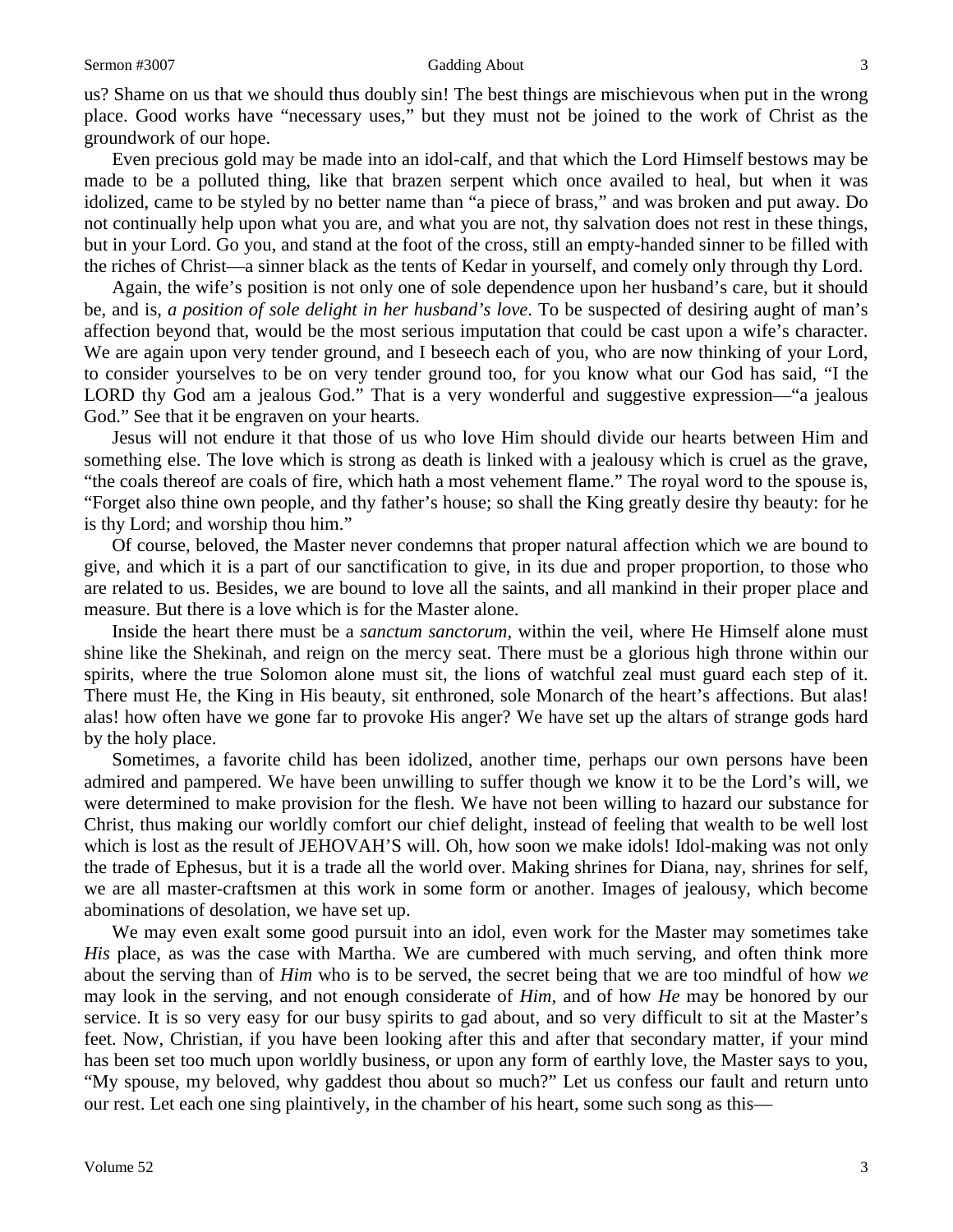*"Why should my foolish passions rove? Where can such sweetness be As I have tasted in Thy love, As I have found in Thee?*

*"Wretch that I am, to wander thus In chase of false delight; Let me be fasten'd to Thy cross, Rather than lose Thy sight."*

But a third position, which I think will be recognized by every wife as being correct, is not simply dependence upon her husband's care and delight in her husband's love, but also *diligence in her husband's house.* The good housewife, as Solomon tells us, "looketh well to the ways of her household, and eateth not the bread of idleness." She is not a servant, her position is very different from that, but for that very reason, she uses the more diligence.

A servant's work may sometimes be finished, but a wife's never is. "She riseth also while it is yet night, and giveth meat to her household, and a portion to her maidens." She rejoices willingly to labor as no servant could be expected to do. "She seeketh wool, and flax, and worketh willingly with her hands." "She girdeth her loins with strength, and strengtheneth her arms. She perceiveth that her merchandise is good: her candle goeth not out by night. She layeth her hands to the spindle, and her hands hold the distaff." All through the live-long night, she watches her sick child, and then through the workday as well the child is still tended, and the household cares are still heavy upon her.

She never relaxes, she counts that her house is her kingdom, and she cares for it with incessant care. The making of her husband happy, and the training up of her children in the fear of God, that is her business. The good housewife is like Sarah, of whom it is written that, when the angels asked Abraham, "Where is Sarah thy wife?" he answered, "Behold, in the tent." It would have been well for some of her descendants had they been "in the tent," too, for Dinah's going forth "to see the daughters of the land" cost her dear.

Now, this is the position, the exact position of the chaste lover of Jesus, he dwells at home with Jesus, among his own people. The Christian's place with regard to Christ is to be diligently engaged in Christ's house. Some of us can say, I trust, that we do naturally care for the souls of men. We were born, by God's grace, to care for them, and could not be happy, any more than some nurses can be happy without the care of children, unless we have converts to look after, and weaklings to cherish. It is well for the church when there are many of her members, beside her pastors and deacons, who care for the souls of those who are born in the church.

The church is Christ's family mansion. It should be the home of newborn souls, where they are fed with food convenient for them, nourished, comforted, and educated for the better land. You have all something to do, you who are married to Christ have all a part assigned you in the household of God. He has given you each a happy task. It may be that you have to suffer in secret for Him, or you have to talk to two or three, or perhaps in a little village station, or at the corner of a street you have to preach, or possibly it is the distribution of a handful of tracts, or it is looking after the souls of a few women in your district, or teaching a class of children.

Whatever it is, if we have been growing at all negligent, if we have not thrown our full strength into His work, and have been expending our vigor somewhere else, may not the question come very pertinently home to us, "Why gaddest thou about so much?" Why that party of pleasure, that political meeting, that late rising, that waste of time? Have you nothing better to do? You have enough to do for your Husband and His church, if you do it well. You have not a minute to spare, the King's business requires haste. Our charge is too weighty and too dear to our hearts to admit of sloth. The Lord has given us as much to do as we shall have strength and time to accomplish by His grace, and we have no energies to spare, no talents to wrap up in napkins, no hours to idle away in the market-place. One thing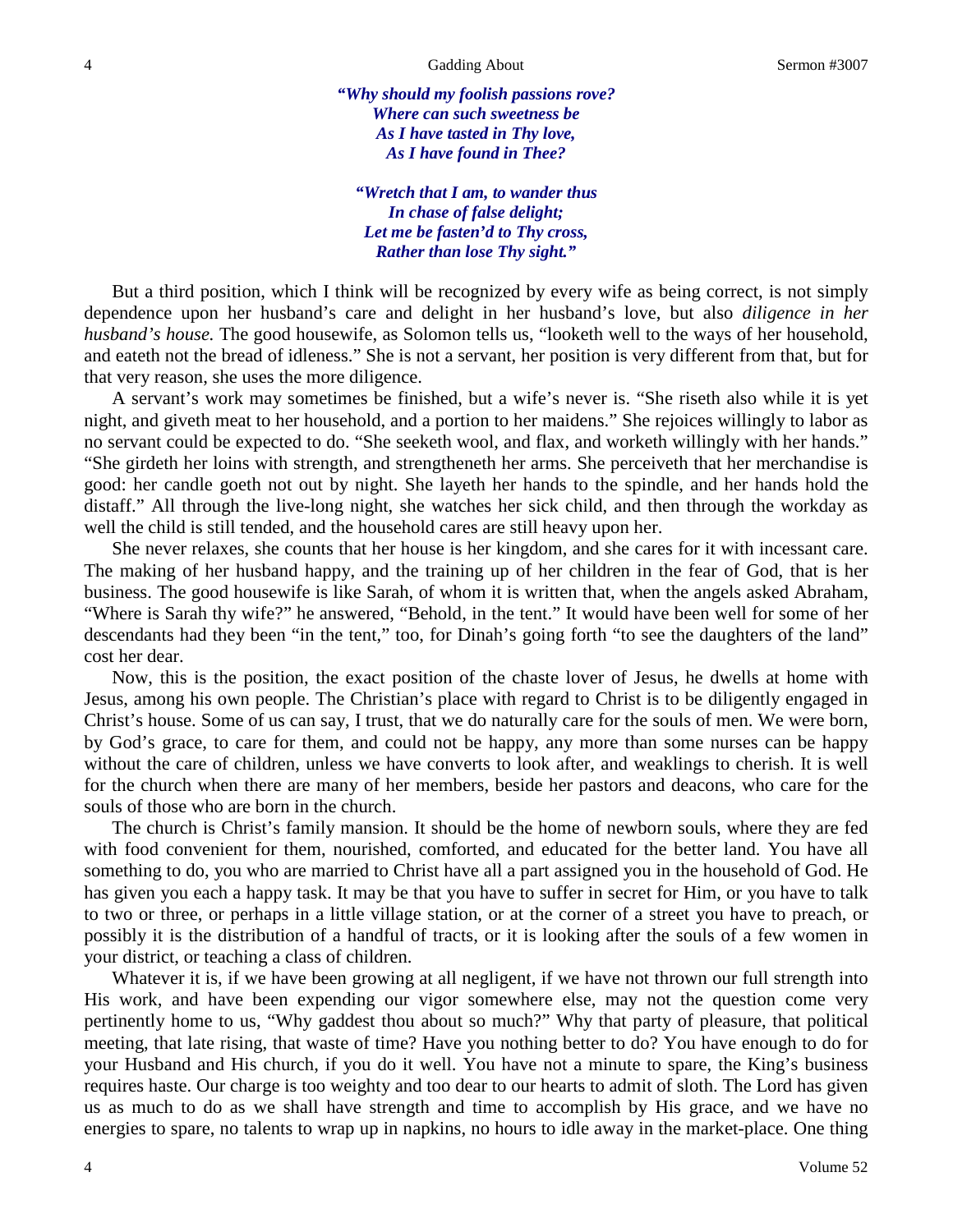#### Sermon #3007 **Gadding About** 5

we have to do, and that one thing should absorb all our powers. To neglect our holy life-work is to wrong our heavenly Bridegroom.

Put this matter in a clear light, my brethren, and do not shut your eyes to it. Have you any right to mind earthly things? Can you serve two masters? What, think you, would any kind husband here think if, when he came home, the children had been neglected all day, if there was no meal for him after his day's work, and no care taken of his house whatever? Might he not well give a gentle rebuke, or turn away with a tear in his eye? And if it were long continued, might he not almost be justified if he should say, "My house yields me no comfort, this woman acts not as a wife to me?"

And yet, bethink thee, soul, is not this what you have done with your Lord? When He has come into His house, has He not found it in sad disorder, the morning prayer neglected, the evening supplication but poorly offered, those little children but badly taught, and many other works of love forgotten? It is your business as well as His, for you are one with Him, and yet you have failed in it. Might He not justly say to you, "I have little comfort in your fellowship, I will get Me gone until you treat Me better, and when you long for Me, and are willing to treat Me as I should be treated, then I will return to you, but you shall see My face no more till you have a truer heart towards Me"?

Thus, in personal sadness, have I put this question, the Lord give us tender hearts while answering it! **II.** Painful as the inquiry is, let us turn to it again. A REASON IS REQUESTED, what shall we give? "Why gaddest thou about so much?"

I am at a loss to give any answer. I can suppose that, without beating about the bush, an honest heart, convinced of its ingratitude to Christ, would say, "My Lord, all I can say for myself is to *make a confession of the wrong,* and if I might make any excuse, which after all is no excuse, it is this, I find myself so fickle at heart, so frail, so changeable, I am like Reuben, unstable as water, and therefore I do not excel." But I can well conceive that the Master, without being severe, would not allow even of such an extenuation as that, because there are many of us who could not fairly urge it.

We are not fickle in other things. We are not unstable in minor matters. Where we love, we love most firmly, and a resolve once taken by us is determinedly carried out. Some of us know what it is to put our foot down, and declare that, having taken a right step, we will not retrace it, and then, no mortal power can move us.

Now, if we possess this resolute character in other things, it can never be allowable for us to use the excuse of instability. Resolved elsewhere, how can you be fickle here? Firm everywhere else, and yet frail here! O soul, what are you at? This is gratuitous sin, wanton fickleness. Surely you have wrought folly in Israel if you give the world your best, and Christ your worst! The world your decision, and Christ your wavering! This is but to make your sin the worse. The excuse becomes an aggravation. It is not true that you are thus unavoidably fickle. You are not a feather blown with every wind, but a man of purpose and will, oh, why then are you so soon removed from your best-beloved One?

I will ask you a few questions, not so much by way of answering the inquiry, as to show how difficult it is to answer it. "Why gaddest thou about so much?" *Has thy Lord given you any cause of offense?* Has He been unkind to you? Has the Lord Jesus spoken to you like a tyrant, and played the despot over you? Must you not confess that, in all His dealings with you in the past, love, unmingled love has been His rule? He has borne patiently with your ill-manners, when you have been foolish, He has given you wisdom, and He has not upbraided you, though He might have availed Himself of the opportunity of that gift, as men so often do, to give a word of upbraiding at the same time. He has not turned against you, or been your enemy, why then, are you so cold to Him?

Is this the way to deal with One so tender and so good? Let me ask you, has your Savior changed? Will you dare to think He is untrue to you? Is He not "the same yesterday, and today, and for ever"? That cannot, then, be an apology for your unfaithfulness. Has He been unmindful of His promise? He has told you to call upon Him in the day of trouble, and He will deliver you, has He failed to do so? It is written, "No good thing will he withhold from them that walk uprightly." Has He withheld a really good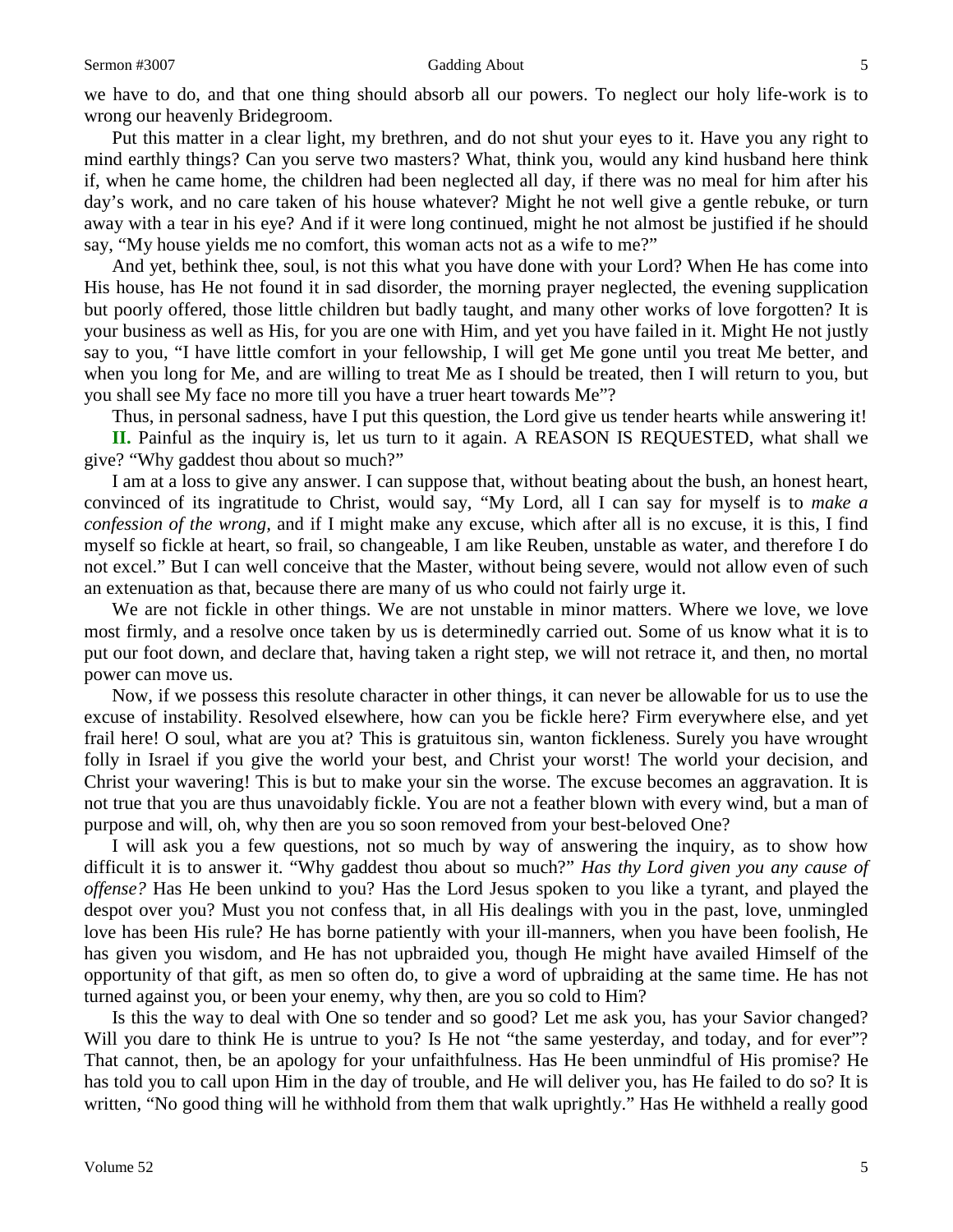thing from you when you have walked uprightly? If, indeed, He had played you false, your excuse for deserting Him might claim a hearing, but you dare not say this, you know that He is faithful and true.

"Why gaddest thou about so much?" *Have you found any happiness in gadding about?* I confess, sorrowfully, to wandering often, and wandering much, but I am ready enough to acknowledge that I get no peace, no comfort by my wanderings, but like a forlorn spirit, I traverse dry places, seeking rest and finding none. If, for a day, or a part of a day, my thoughts are not upon my Lord, the hour is dreary, and my time hangs heavily, and if my thought is spent upon other topics even connected with my work in the church of God, if I do not soon come back to Him, if I have no dealings with Him in prayer and praise, I find the wheels of my chariot taken off, and it drags along heavily, while I cry to my Lord—

> *"The day is dark, the night is long, Unblest with thoughts of Thee, And dull to me the sweetest song, Unless its theme Thou be."*

The soul, that has once learned to swim in the river of Christ, will, when His presence is withdrawn, be like a fish laid by the fisherman on the sandy shore, it begins to palpitate in dire distress, and ere long it will die, if not again restored to its vital element. You cannot get the flavor of the bread of heaven in your mouth, and afterwards contentedly feed on ashes.

He, who has never tasted anything but the brown, gritty cakes of this world, may be very well satisfied with them, but he who has once tasted the pure white bread of heaven can never be content with the old diet. It spoils a man for satisfaction with this world to have had heart-ravishing dealings with the world to come. I mean not that it spoils him for practical activity in it, for the heavenly life is the truest life even for earth, but it spoils him for the sinful pleasures of this world, it prevents his feeding his soul upon anything save the Lord Jesus Christ's sweet love. Jesus is the chief ingredient of all his joy, and he finds that no other enjoyment beneath the sky is worth a moment's comparison with the King's wines on the lees, well refined.

"Why then gaddest thou about so much?" For what, oh! for what reason do you wander? When a child runs away from its home, because it has a brutal parent, it is excused, but when the child leaves a tender mother and an affectionate father, what shall we say? If the sheep quits a barren field to seek after needed pasturage, who shall blame it? But if it leaves the green pastures and forsakes the still waters to roam over the arid sand, or to go bleating in the forest among the wolves, in the midst of danger, how foolish a creature it proves itself!

Such has been our folly. We have left gold for dross! We have forsaken a throne for a dunghill! We have quitted scarlet and fine linen for rags and beggary! We have left a palace for a hovel! We have turned from sunlight into darkness! We have forsaken the shining of the Sun of righteousness, the sweet summer weather of communion, the singing of the birds of promise, and the turtle voice of the Divine Spirit, and the blossoming of the roses and the fair lilies of divine love, to shiver in frozen regions among the ice caves and snow of absence from the Lord's presence. God forgive us, for we have no excuse for this folly.

"Why gaddest thou about so much?" *Have you not always had to pay for your gaddings aforetime?* O pilgrim, it is hard getting back again to the right road. Every believer knows how wise John Bunyan was when he depicted Christian as bemoaning himself bitterly when he had to go back to the arbor where he had slept and lost his roll. He had to do a triple journey, first to go on, and then to go back, and then to go on again. The back step is weary marching. Remember, also, Bypath Meadow, and Doubting Castle, and Giant Despair. 'Twas an ill day when the pilgrims left the narrow way. No gain, but untold loss, comes of forsaking the way of holiness and fellowship.

What is there in such a prospect to attract you from the happy way of communion with Christ? Perhaps, the last time you wandered, you fell into sin, or you met with a grief which overwhelmed you,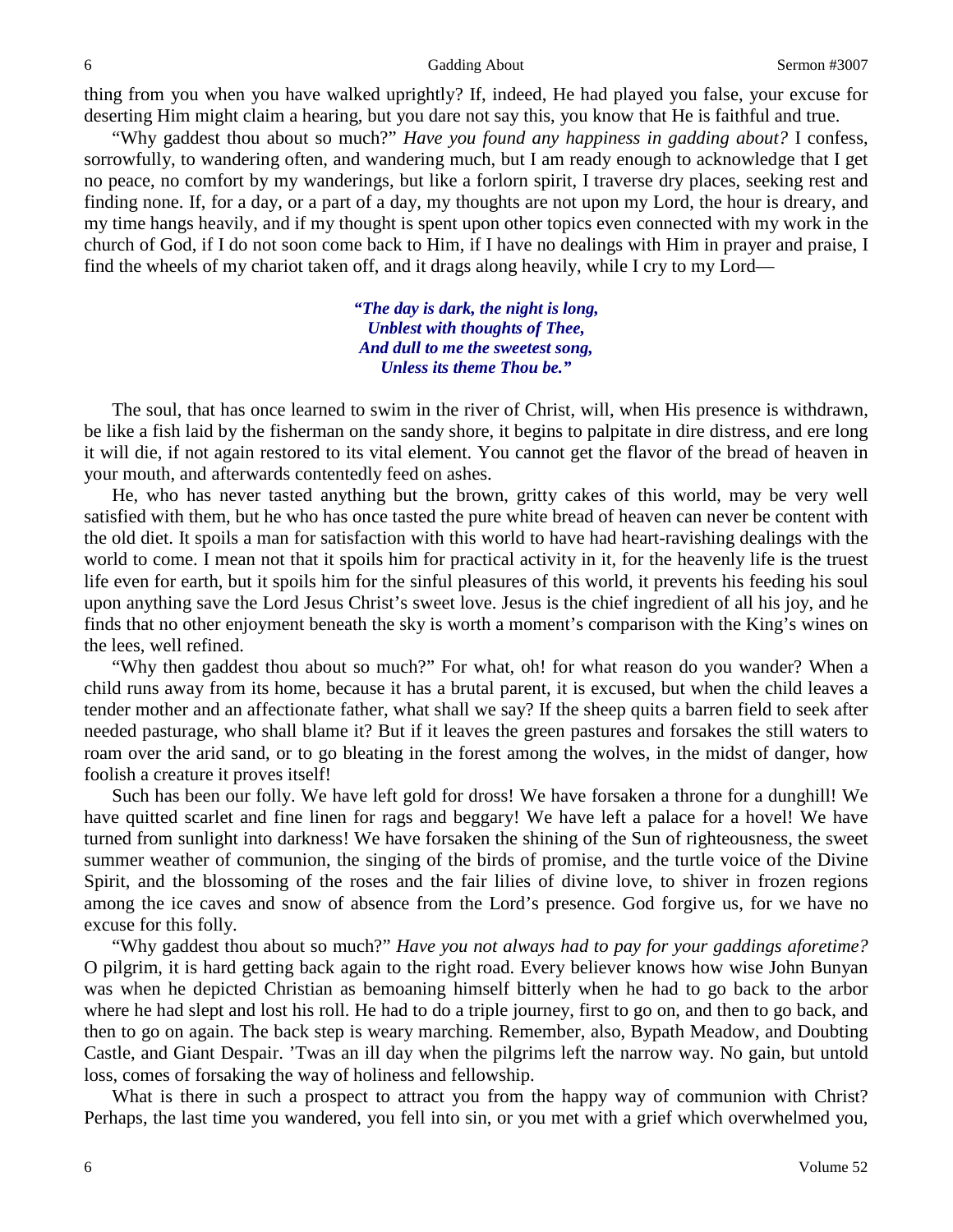ought not these mishaps to teach you? Having been already burned, will you not dread the fire? Having aforetime been assaulted when in forbidden paths, will you not now keep to the King's highway, wherein no lion or any other ravenous beast shall be found?

"Why gaddest thou about so much?" *Do you not even now feel the drawings of His love attracting you to Himself?* This heavenly impulse should make the question altogether unanswerable. You feel sometimes a holy impulse to pray, and yet do not pray, you feel, even now, as if you wished to behold the face of your Beloved, and yet you will go forth into the world without Him, is this as it should be? The Holy Ghost is saying in your soul, "Arise from the bed of thy sloth, and seek him whom thy soul loveth." If your sloth prevents your rising, how will you excuse yourself?

Even now, I hear the Beloved knocking at your door. Will you not hasten to admit Him? Are you too idle? Dare you say to Him, "I have put off my coat; how shall I put it on? I have washed my feet; how shall I defile them?" If you keep Him without, in the cold and darkness, while His head is wet with dew, and His locks with the drops of the night, what cruelty is this? Is this your kindness to your Friend? Can you hear Him say, "Open to me, my love, my dove, my undefiled," and yet be deaf to His appeals?

Oh, that He may gently make for Himself an entrance. May He put in His hand by the hole of the door, and may your bowels be moved towards Him! May you rise up and open to Him, and then your hands will drop with myrrh, and your fingers with sweet-smelling myrrh upon the handles of the lock. But remember, if you neglect Him now, it will cost you much to find Him when you do arise, for He will make you traverse the streets after Him, and the watchmen will smite you, and take away your veil, so rise, and admit Him now.

> *"Behold! your Bridegroom's at the door! He gently knocks, has kneeled before: Has waited long; is waiting still: You treat no other friend so ill.*

*"Oh lovely attitude! He stands With melting heart and laden hands; Delay no more, lest He depart, Admit Him to your inmost heart."*

He calls you yet again, even now. Run after Him, for He draws you. Approach Him, for He invites you. God grant that it may be so!

I wish I had the power to handle a topic like this as Rutherford, or Herbert, or Hawker would have done, so as to touch all your hearts, if you are at this hour without enjoyment of fellowship with Jesus. But indeed, I am so much one of yourselves, so much one who has to seek the Master's face myself, that I can scarcely press the question upon you, but must rather press it upon myself, "Why gaddest thou about so much to change thy way?" Blessed shall be the time when our wanderings shall cease, when we shall see Him face to face, and rest in His bosom!

Till then, if we are to know anything of heaven here below, it must be by living close to Jesus, abiding at the foot of the cross, depending on His atonement, looking for His coming—that glorious hope, preparing to meet Him with lamps well trimmed, watching for the midnight cry, "Behold, the Bridegroom cometh," standing ever in His presence, looking up to Him as we see Him pleading before the throne, and believing that He is ever with us, even unto the end of the world. May we be, in future, so fixed in heart that the question need not again be asked of us, "Why gaddest thou about so much?"

And now I have to use the text, for a few minutes, in addressing those who are not converted.

I trust that some of you, who are not yet saved, nevertheless have a degree of desire towards Christ. It is well when, like the climbing plant, the heart throws out tendrils, trying to grasp something by the help of which it may mount higher. I hope that desire of yours after better things, and after Jesus, is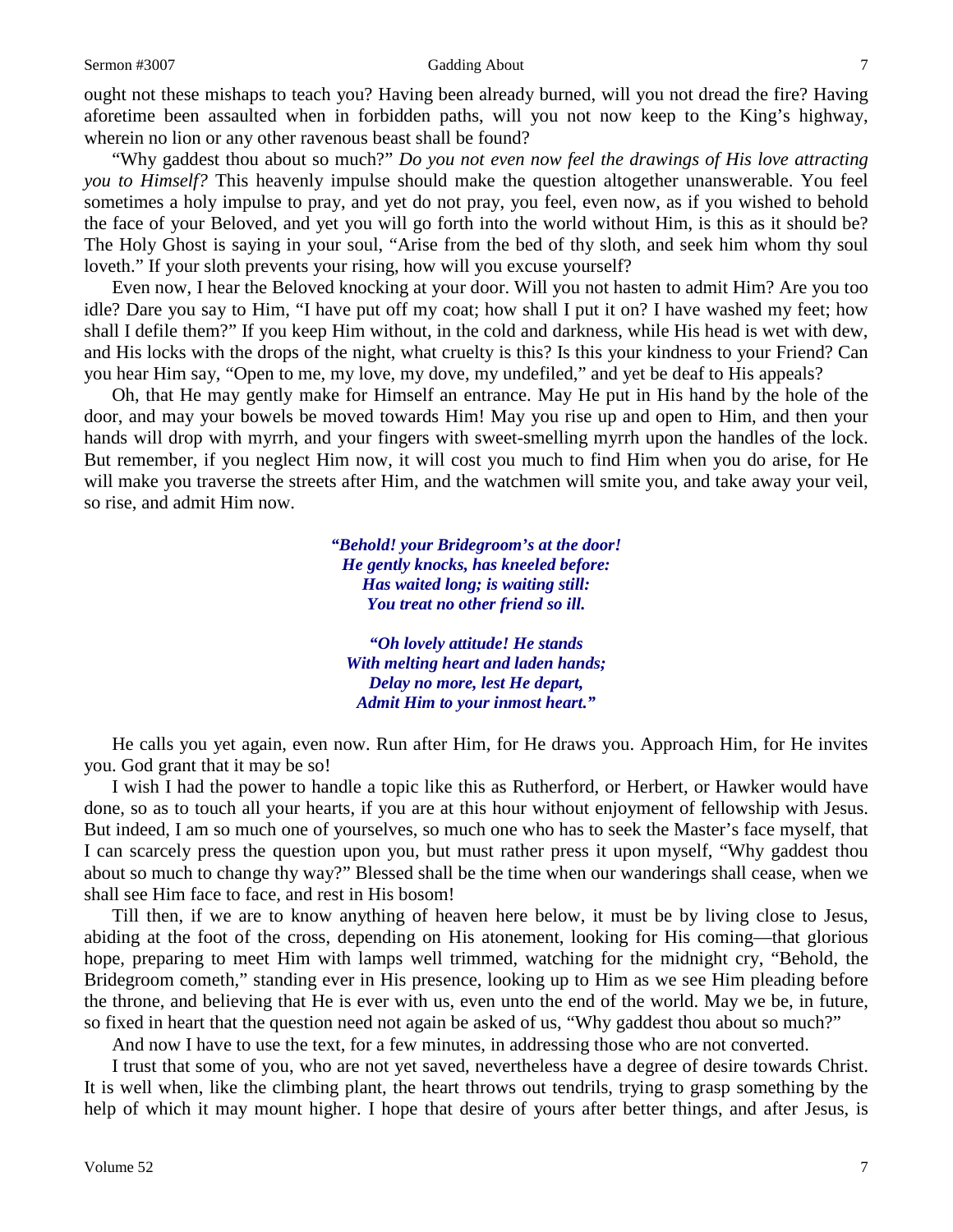something more than nature could have imparted. Grace is the source of gracious desires. But that is not the point. Your desires may be right and yet your method of action mistaken.

You have been trying after peace, but you have been gadding about to find it. The context says that the Israelites would soon be as weary of Egypt as they had been of Assyria. Read the whole passage, "Why gaddest thou about so much to change thy way? thou also shalt be ashamed of Egypt, as thou wast ashamed of Assyria. Yea, thou shalt go forth from him, and thine hands upon thine head: for the Lord hath rejected thy confidences, and thou shalt not prosper in them." (Jer 2:36-37). Their gadding about would end in their being confounded at last as they were at first. Once they trusted in Assyria, and the Assyrians carried them away captive, that was the end of their former false confidence. Then they trusted in Egypt and met with equal disappointment.

When a man is first alarmed about his soul, he will do anything rather than come to Christ. Christ is a harbor that no ship ever enters except under stress of weather. Mariners on the sea of life steer for any port except the fair haven of free, grace. When a man first finds comfort in his own good works, he thinks he has done well. "Why," says he, "this must be the way of salvation, I am not a drunkard now, I have taken the pledge, I am not a Sabbath-breaker now, I have taken a seat at a place of worship. Go in, and look at my house sir, you will see that it is as different as possible from what it was before, there is a moral change in me of a most wonderful kind, and surely this will suffice!"

Now, if God be dealing with that man in a way of grace, he will soon be ashamed of his false confidence. He will be thankful, of course, that he has been led to morality, but he will find that bed too short to stretch himself upon it. He will discover that the past still lives, that his old sins are buried only in imagination—the ghosts of them will haunt him, they will alarm his conscience. He will be compelled to feel that sin is a scarlet stain, not to be so readily washed out as he fondly dreamed. His self-righteous refuge will prove to be a bowing wall and a tottering fence.

Driven to extremities by the fall of his tower of Babel, the top of which was to reach to heaven, he grows weary of his former hopes. He finds that all the outward religion he can muster will not suffice, that even the purest morality is not enough, for over and above the thunderings of conscience, there comes clear and shrill as the voice of a trumpet, "Ye must be born again," "Except a man be born again, he cannot see the kingdom of God," "Except ye be converted, and become as little children, ye shall not enter into the kingdom of heaven."

Well, then, what does he do? He resolves to find another shelter, to exchange Assyria for Egypt. That is to say, as works will not do, he will try feelings, and the poor soul will labor to pump up repentance out of a rocky heart, and failing to do so, will mistake despair for contrition. He will try as much as possible to feel legal convictions. He will sit down, and read the books of Job and Jeremiah, till he half hopes that, by becoming a companion of dragons, and an associate of owls, he may find rest. He seeks the living among the dead, comfort from the law, healing from a sword. He conceives that, if he can feel up to a certain point, he can be saved, if he can repent, to a certain degree, if he can be alarmed with fears of hell up to fever heat, then he may be saved.

But ere long, if God is dealing with him, he gets to be as much ashamed of his feelings as of his works. He is thankful for them as far as they are good, but he feels that he could not depend upon them, and he recollects that, if feeling were the way of salvation, he deserves to feel hell itself, and that to feel anything short of eternal wrath would not meet the law's demands. The question may fitly be put to one who thus goes the round of works, and feelings, and perhaps of ceremonies, and mortifications, "Why gaddest thou about so much?" It will all end in nothing.

You may gad about as long as you will, but you will never gain peace, except by simple faith in Jesus. All the while you are roaming so far, the Gospel is nigh you, where you now are, in your present state, available to you in your present condition now, for "now is the accepted time; behold, now is the day of salvation." O sinner, you art thinking to bring something to the Most High God, and yet he bids you come "without money and without price."